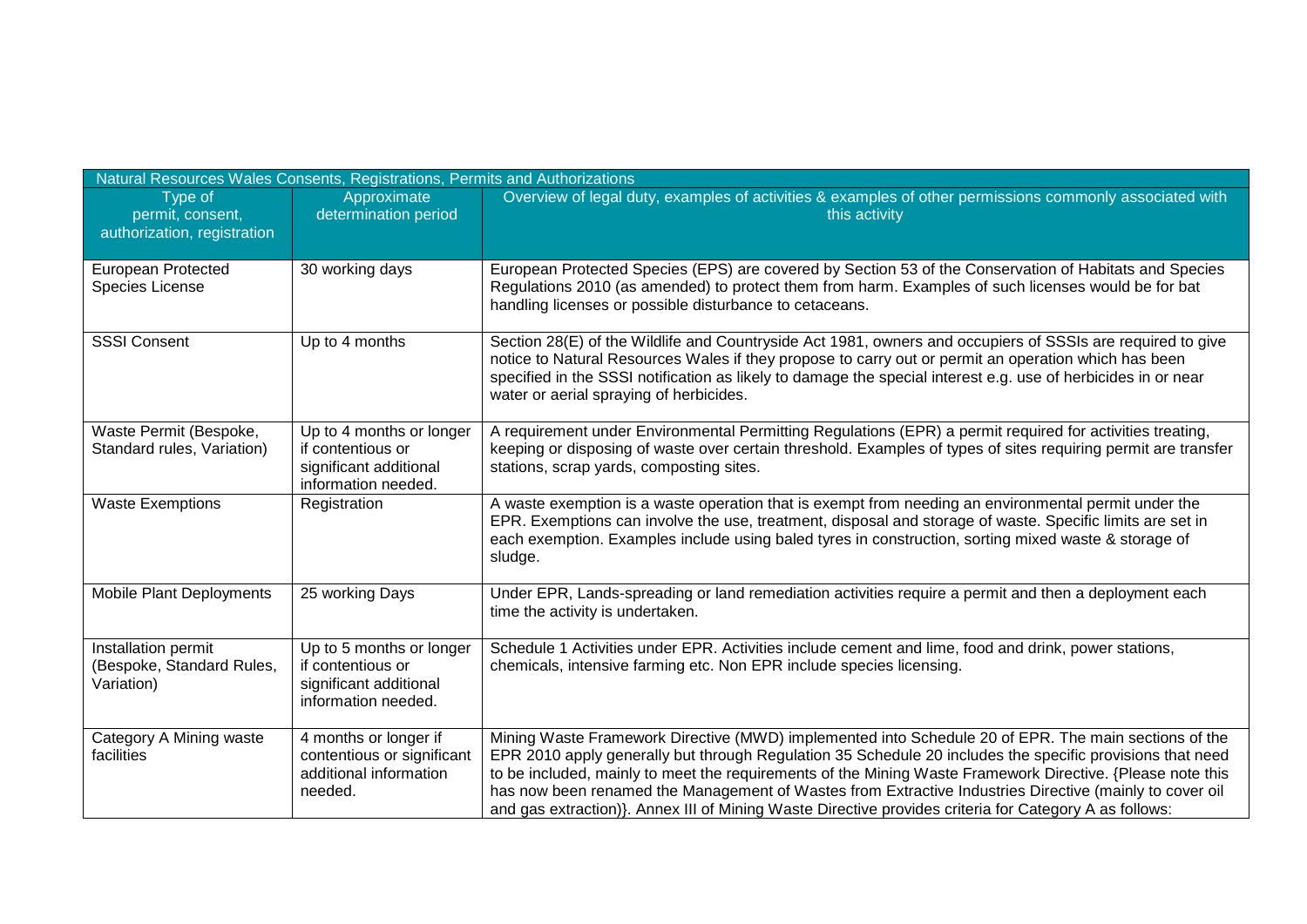|                                                                                      |                                                   | A failure or incorrect operation could give rise to a major accident;<br>Contains hazardous waste above a certain threshold;<br>Contains dangerous substances above a certain threshold.                                                                                                                                                                                                                                                                                                                                                                                                                                                                                                                                                                                                                  |
|--------------------------------------------------------------------------------------|---------------------------------------------------|-----------------------------------------------------------------------------------------------------------------------------------------------------------------------------------------------------------------------------------------------------------------------------------------------------------------------------------------------------------------------------------------------------------------------------------------------------------------------------------------------------------------------------------------------------------------------------------------------------------------------------------------------------------------------------------------------------------------------------------------------------------------------------------------------------------|
|                                                                                      |                                                   | The Legal definition of a Category A site is as follows:                                                                                                                                                                                                                                                                                                                                                                                                                                                                                                                                                                                                                                                                                                                                                  |
|                                                                                      |                                                   | Annex III of the MWD states that a waste facility shall be classified as Category A if:                                                                                                                                                                                                                                                                                                                                                                                                                                                                                                                                                                                                                                                                                                                   |
|                                                                                      |                                                   | 1. A failure or incorrect operation, e.g. the collapse of a heap or the bursting of a dam, could give rise to a<br>major accident, on the basis of a risk assessment taking into account factors such as the present or future<br>size, the location and the environmental impact of the waste facility; or                                                                                                                                                                                                                                                                                                                                                                                                                                                                                               |
|                                                                                      |                                                   | 2. It contains waste classified as hazardous above a certain threshold; or                                                                                                                                                                                                                                                                                                                                                                                                                                                                                                                                                                                                                                                                                                                                |
|                                                                                      |                                                   | 3. It contains substances or preparations classified as dangerous above a certain threshold                                                                                                                                                                                                                                                                                                                                                                                                                                                                                                                                                                                                                                                                                                               |
|                                                                                      |                                                   | Water quality discharge permits are commonly required in association with mining waste permits and also<br>species licenses as Great Crested Newts find the surface water management systems used in mines and<br>quarries a favourable habitat.                                                                                                                                                                                                                                                                                                                                                                                                                                                                                                                                                          |
| <b>Mining Waste Operations</b><br>(also including Mining<br><b>Waste Facilities)</b> | 4 months (3 months for<br>standard rules permits) | Mining Waste Framework Directive implemented into Schedule 20 of EPR (please see section above).<br>Includes Standard Rules for inert extractive waste, Tier 2 bespoke for inert extractive waste with integral<br>discharge, non-inert non-hazardous mining waste operations (with or without a mining waste facility) and<br>hazardous mining waste operations (with or without a mining waste facility). Water quality discharge permits<br>are commonly required in association with mining waste permits and also EPS licenses as great crested<br>newts find the surface water management systems used in mines and quarries a favourable habitat.<br>Groundwater permits, radioactive substances regulation (RSR) permits and installation permits for flaring of<br>gas are linked with fracking. |
| Radioactive substances<br>EPR permit (non-nuclear<br>site)                           | Up to 4 months                                    | EPR (previously controlled under the Radioactive Substances Act 1993). (Some sites still have the<br>Radioactive Substances Consent authorisations but will gradually be replaced by EPR permits).                                                                                                                                                                                                                                                                                                                                                                                                                                                                                                                                                                                                        |
| <b>Radioactive Substances</b><br>EPR permit (nuclear site)                           | Up to 4 months                                    | EPR (previously controlled under the Radioactive Substances Act 1993). The previous authorisations have<br>been replaced by an EPR permit.                                                                                                                                                                                                                                                                                                                                                                                                                                                                                                                                                                                                                                                                |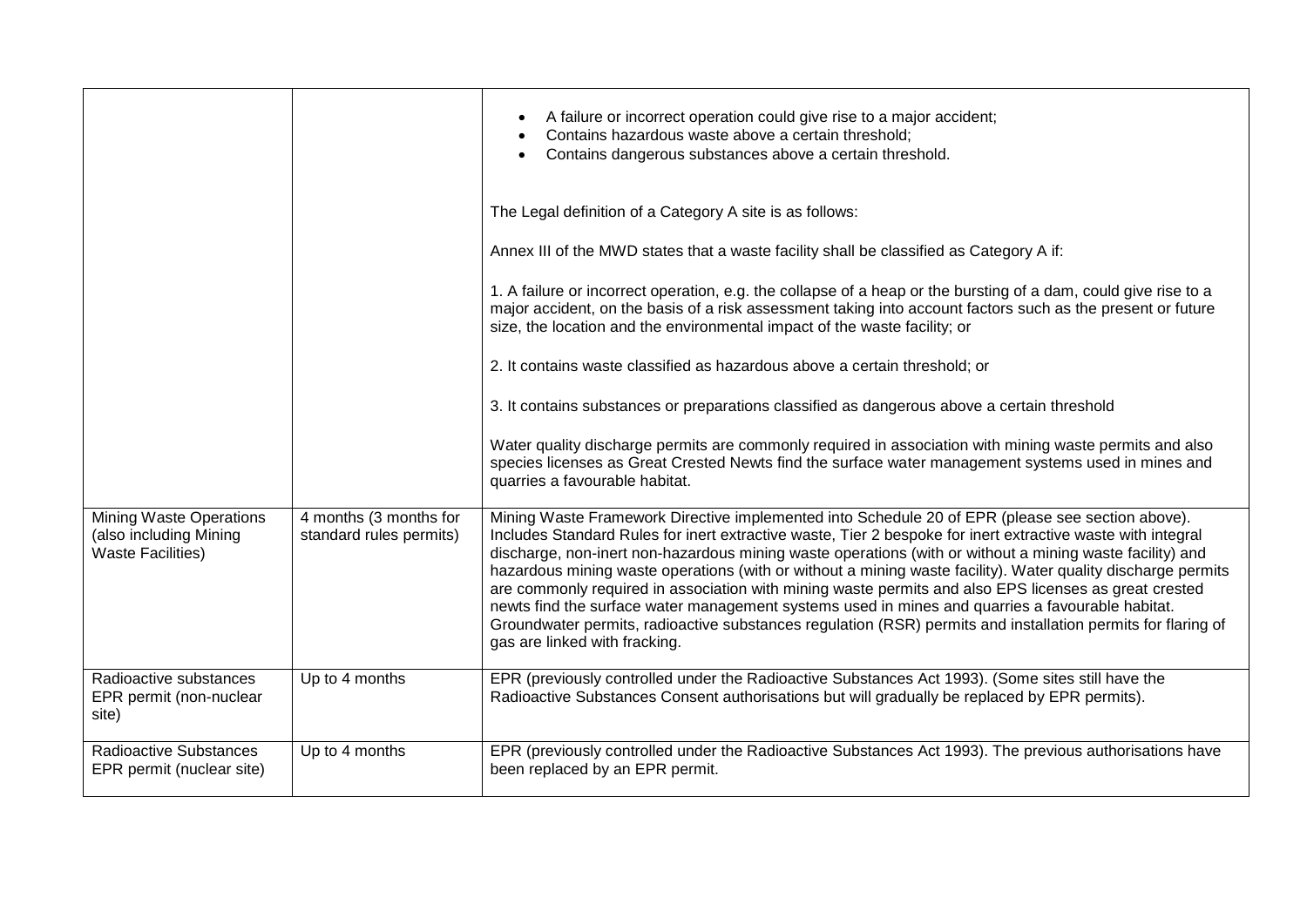| <b>European Union Emissions</b><br>Trading System - all<br>application types                                                       | 2 months                                                                                                                                                                                                                                                                 | Natural Resources Wales is responsible for the delivery in Wales of aspects of the European Union<br>Emissions Trading System (implemented in the UK through the Greenhouse Gas (GHG) Emissions Trading<br>Scheme Regulations 2012). Natural Resources Wales is responsible for delivering all current Greenhouse<br>Gas Emissions permitting and compliance activities in Wales (for example, permits, variations, audits etc),<br>addressing queries from customers and assessing reports.                                                                                                                                                                                                                                                                                                                                              |
|------------------------------------------------------------------------------------------------------------------------------------|--------------------------------------------------------------------------------------------------------------------------------------------------------------------------------------------------------------------------------------------------------------------------|-------------------------------------------------------------------------------------------------------------------------------------------------------------------------------------------------------------------------------------------------------------------------------------------------------------------------------------------------------------------------------------------------------------------------------------------------------------------------------------------------------------------------------------------------------------------------------------------------------------------------------------------------------------------------------------------------------------------------------------------------------------------------------------------------------------------------------------------|
| Hazardous Waste<br>Registration                                                                                                    | Registration upon<br>payment                                                                                                                                                                                                                                             | The Hazardous Waste (England and Wales) Regulations 2005 . If an applicant produces or holds hazardous<br>waste at any premises in England and Wales it must be registered each year, unless the total quantity is less<br>than 500kg each year or the premises is excluded by Natural Resources Wales.                                                                                                                                                                                                                                                                                                                                                                                                                                                                                                                                   |
| <b>Water Quality permit</b><br>(Bespoke, Standard Rules,<br>Variation, Transfer,<br>Surrender)                                     | Up to 4 Months                                                                                                                                                                                                                                                           | A requirement of the EPR. For example, treated trade and sewage to ground and surface water, plus sheep-<br>dip and pesticides to ground. A flood risk activity permit from Natural Resources Wales or local authority may<br>also be required plus SSSI Consent for owners/occupiers. If the activity abstracts >20m <sup>3</sup> /d water they will<br>need an abstraction licence for example for a cooling water or a fish farm.                                                                                                                                                                                                                                                                                                                                                                                                      |
| Herbicide Licence                                                                                                                  | 10 days simple, 13<br>weeks complex                                                                                                                                                                                                                                      | Food and Environment Protection Act 1995 (Control of Pesticides Regulations 1986, as amended)<br>agreement to the use of herbicides to control the growth of weeds near to a water body.                                                                                                                                                                                                                                                                                                                                                                                                                                                                                                                                                                                                                                                  |
| Water Quality discharge<br>Exemption                                                                                               | Registration                                                                                                                                                                                                                                                             | Under the EPR some water discharge activities can be exempted from needing an environmental permit.<br>Examples, discharge from septic tank or small discharge to Groundwater for scientific purposes.                                                                                                                                                                                                                                                                                                                                                                                                                                                                                                                                                                                                                                    |
| <b>Flood Risk Activity Permit</b>                                                                                                  | 2 months*<br>*If an application is for a<br>flood risk activity that<br>could lead to likely<br>significant adverse<br>effects on the<br>environment, the<br>application will need to<br>be subject to public<br>consultation with a 4<br>month determination<br>period. | Flood Risk Activity Permits (FRAPs) are applicable for works in, under, over or within 8 metres of a fluvial<br>main river or 16m of a tidal main river. They are also applicable within 8 metres of the landward toe of a flood<br>defence asset and the requirements can extend to beyond 8m or 16m if still within the flood plain. They are<br>derived from EPR 2010 (as amended) and Natural Resources Wales Land Drainage Byelaws. FRAPs will be<br>required for permanent and temporary activities within the limits above and will tend to cover activities such<br>as bridges, culverts, bank protection, dredging, outfalls, fish passes and service crossings, amongst others.<br>FRAPs may also be associated with the need for other licences and permits such as impoundment /<br>abstraction licences and marine licences. |
| An authorisation pursuant<br>to bylaws made under<br>Section 20 of the National<br>Parks and Access to the<br>Countryside Act 1949 | On a case by case basis                                                                                                                                                                                                                                                  | Certain byelaws for the protection of nature reserves.                                                                                                                                                                                                                                                                                                                                                                                                                                                                                                                                                                                                                                                                                                                                                                                    |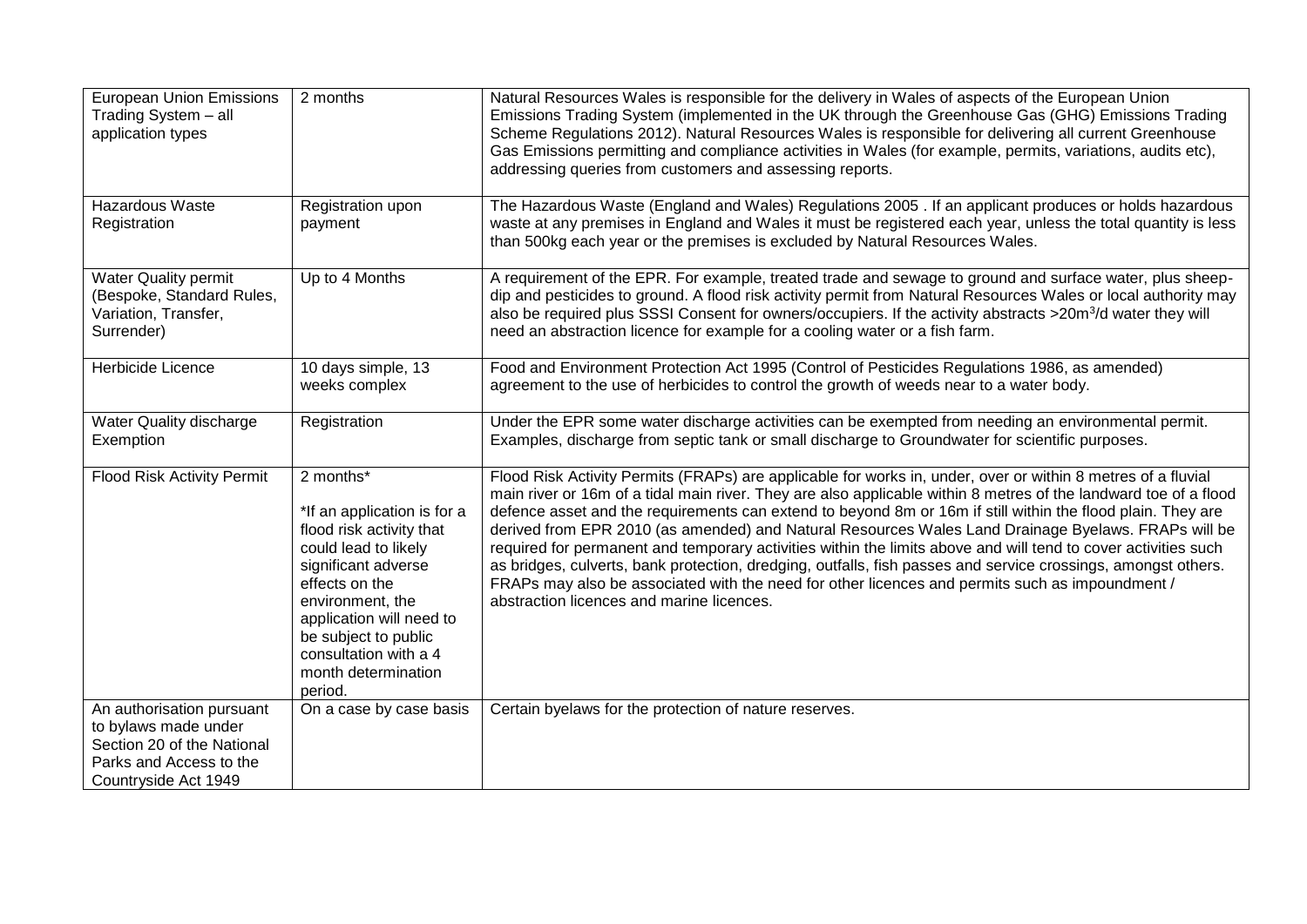| Licenses under section 8 of<br>the Deer Act 1991                          | On a case by case basis | Natural Resources Wales has the power to grant certain licenses only. Licenses are also granted by Welsh<br>Government. A licence may be granted to any person by Natural Resources Wales allowing said person to<br>remove deer from area to another or of taking deer alive for scientific or educational purposes.                                                                                                                                                                                                                                                                                                                                                                                                                                                                                                                                                                                                                                                                                                                                                                                                                                                                                                                                                                                                                                                                                                                                                                                                                                                                                                                                                                                                                                                                                                                                                        |
|---------------------------------------------------------------------------|-------------------------|------------------------------------------------------------------------------------------------------------------------------------------------------------------------------------------------------------------------------------------------------------------------------------------------------------------------------------------------------------------------------------------------------------------------------------------------------------------------------------------------------------------------------------------------------------------------------------------------------------------------------------------------------------------------------------------------------------------------------------------------------------------------------------------------------------------------------------------------------------------------------------------------------------------------------------------------------------------------------------------------------------------------------------------------------------------------------------------------------------------------------------------------------------------------------------------------------------------------------------------------------------------------------------------------------------------------------------------------------------------------------------------------------------------------------------------------------------------------------------------------------------------------------------------------------------------------------------------------------------------------------------------------------------------------------------------------------------------------------------------------------------------------------------------------------------------------------------------------------------------------------|
| A licence under section 10<br>of the Protection of<br>Badgers Act 1992    | On a case by case basis | Natural Resources Wales is a licensing authority under the 1992 Act. We are responsible for issuing licenses<br>for the following purposes:<br>1. For scientific or educational purposes or for the conservation of badgers, to kill or take badgers or<br>interfere with a sett:<br>2. For the purpose of any zoological gardens or collection, to take, possess or sell badgers;<br>3. For the purpose of ringing and marking, to take or mark badgers or attach a marking device;<br>4. For the purpose of any developments as defined in section 55(1) of the Town and Country Planning<br>Act 1990, to interfere with a sett;<br>5. For the purpose of preservation, or archaeological investigation, of a monument scheduled under<br>section 1 of the Ancient Monuments and Archaeological Area Act 1970, to interfere with a sett;<br>6. For the purpose of investigating whether an offence has been committed or gathering evidence in<br>connection with any proceedings before any Court, to interfere with a sett; and;<br>7. For controlling foxes in order to protect released game or wildlife.<br>In addition to these, WG has authority under Section 10(2) and (3) of the Act to issue licenses to:<br>1. Interfere with badger setts for:<br>The purpose of any agricultural or forestry operation<br>The purpose of any operation to maintain or improve any existing watercourse or drainage<br>works, or to construct new works required for the drainage of land, including works of<br>defence against seawater or tidal water; and<br>o Controlling foxes in order to protect livestock and penned game;<br>2. Kill or take badgers or to interfere with their setts for:<br>The purpose of preventing the spread of disease; and<br>$\circ$<br>The purpose of preventing serious damage to land, crops, poultry or any other form of<br>property. |
| A licence under section 16<br>of the Wildlife and<br>Countryside Act 1981 | 30 working days         | Natural Resources Wales issues licenses for specific purposes, so that applicants can undertake legitimate<br>work without breaking the law. Natural Resources Wales can issue licenses for the following purposes<br>(Section 16(1) of the Act):<br>Scientific, research or educational purposes<br>Ringing or marking, or examining rings or marks<br>Conserving wild birds<br>Re-population / re-introduction of wild birds                                                                                                                                                                                                                                                                                                                                                                                                                                                                                                                                                                                                                                                                                                                                                                                                                                                                                                                                                                                                                                                                                                                                                                                                                                                                                                                                                                                                                                               |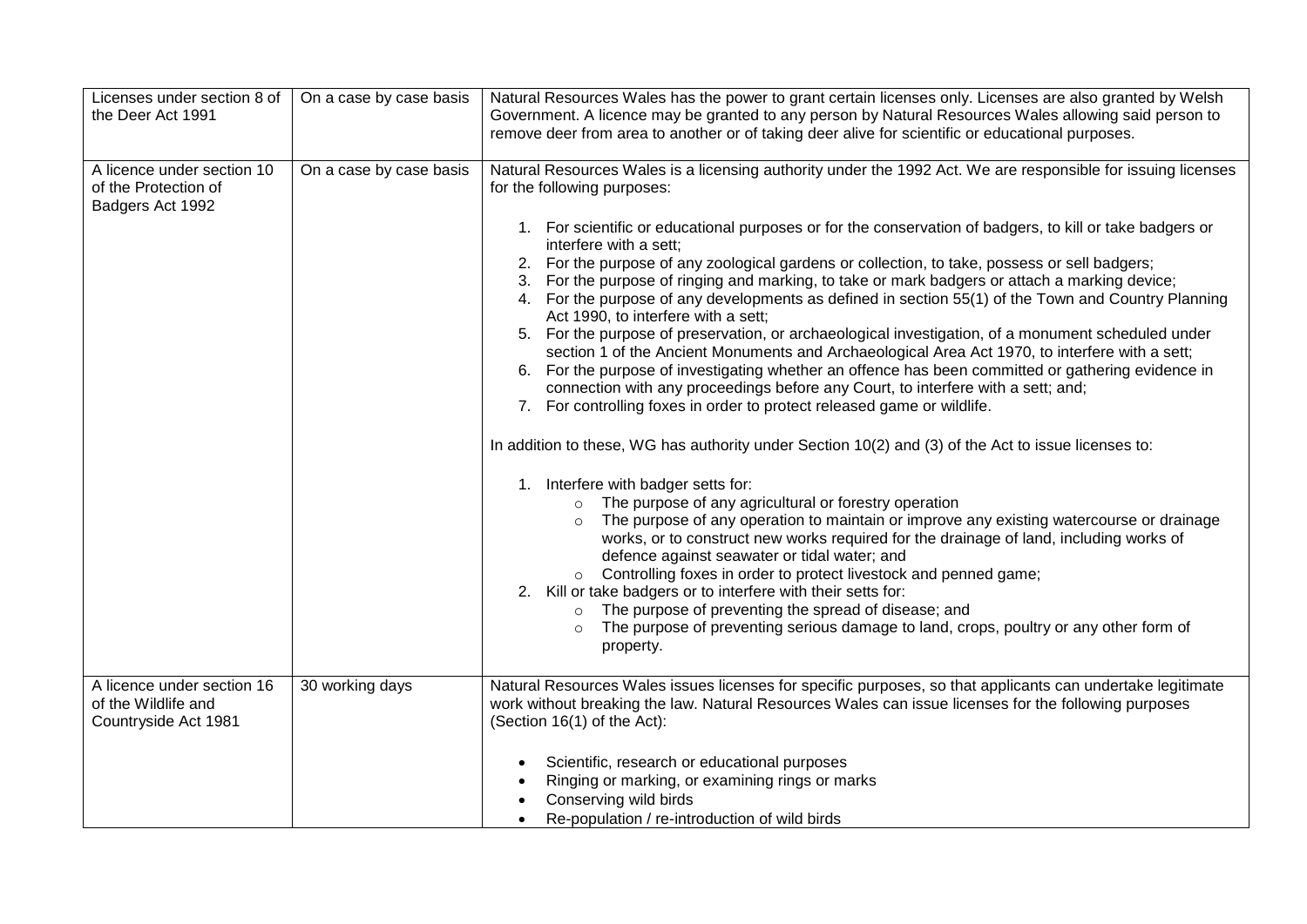|                                                                                                       |                                                                                                                                                                           | Conserving flora and fauna<br>Protecting any collection of wild birds<br>Falconry and aviculture<br>Public exhibition / competition<br>Taxidermy<br>Photography<br>Public health, public safety, air safety<br>Preventing spread of disease<br>Preventing serious damage to crops, fisheries etc.                                                                                                                                                                                                                                                                                                                                                                              |
|-------------------------------------------------------------------------------------------------------|---------------------------------------------------------------------------------------------------------------------------------------------------------------------------|--------------------------------------------------------------------------------------------------------------------------------------------------------------------------------------------------------------------------------------------------------------------------------------------------------------------------------------------------------------------------------------------------------------------------------------------------------------------------------------------------------------------------------------------------------------------------------------------------------------------------------------------------------------------------------|
| A licence under section 10<br>of the Conservation of<br>Seals Act 1970                                | On a case by case basis                                                                                                                                                   | Power to grant licenses.                                                                                                                                                                                                                                                                                                                                                                                                                                                                                                                                                                                                                                                       |
| A direction under section<br>24, 25 or section 26 of the<br>Countryside and Rights of<br>Way Act 2000 | Up to 16 weeks                                                                                                                                                            | Land management; avoidance of risk of fire or damage; nature conservation and heritage conservation;<br>Open Access restrictions & Exclusions.                                                                                                                                                                                                                                                                                                                                                                                                                                                                                                                                 |
| Consent under the Salmon<br>and Freshwater Fisheries<br>Act 1975                                      | Up to 20 days                                                                                                                                                             | This is regarding fish movements and stocking (section 30 for stocking, S27A use of instruments other than<br>rod and line).                                                                                                                                                                                                                                                                                                                                                                                                                                                                                                                                                   |
| Marine licenses                                                                                       | 6 weeks for an<br>application to undertake<br>Benthic Grab samples<br>4 months for standard<br>Marine Licence<br>application<br>Note that EIA and<br>complex applications | The Marine and Coastal Access Act 2009 requires a Licence to be obtained for any constructions, alteration<br>or improvements in, on, under or over the seabed and the deposit or removal of any substance from the<br>seabed using a vehicle or vessel. The range licensable by Natural Resources Wales is below mean high<br>water springs and out to 12 nautical miles. Examples include dredging, bridge construction, flood defence<br>construction, benthic grab sampling & deployment of marine energy devices.<br>Other Natural Resources Wales consents commonly associated with a Marine Licence are SSSI Consents,<br>EPS Licenses and Flood Risk Activity permits. |
|                                                                                                       | could take significantly<br>longer                                                                                                                                        |                                                                                                                                                                                                                                                                                                                                                                                                                                                                                                                                                                                                                                                                                |
| SSSI Assent (for S28G<br>authorities undertaking<br>works)                                            | 28 days                                                                                                                                                                   | Section 28(H) of the Wildlife & Countryside Act 1981 requires statutory bodies (Section 28G authorities) to<br>obtain the assent of Natural Resources Wales to carry out an operation which may damage a SSSI (whether<br>or not within the SSSI). If Natural Resources Wales declines to assent or imposes conditions the authority<br>must explain how it has taken the advice and must minimise damage and restore where practical.                                                                                                                                                                                                                                         |
| <b>Water Resource</b><br>Abstraction, Impoundment,<br>Hydroelectric Power (HEP),                      | Up to 4 months                                                                                                                                                            | Consents under s 24, 25, 32, 79A, 109 and paragraphs 5 and 6 of Schedule 25 to the Water Resources Act<br>1991 (as amended), the Environment Act 1995 and Water Act 2003. Often associated with impoundment<br>licenses and flood risk activity permits. Sometimes fish pass approval is required or if the capacity of any                                                                                                                                                                                                                                                                                                                                                    |